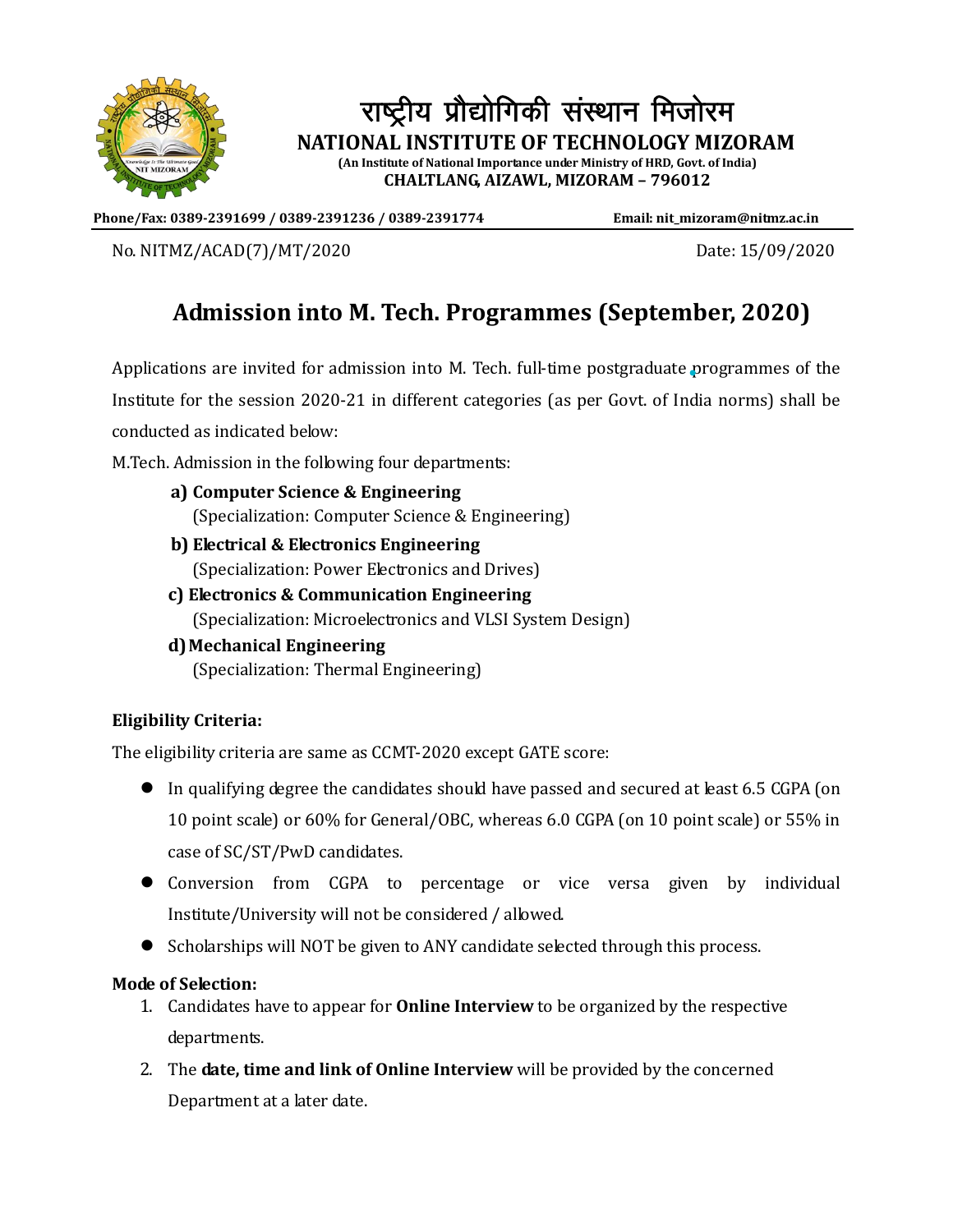- 3. Candidates with valid GATE score will be given preference. Extra marks will be given for valid GATE score.
- 4. Candidates will have to secure minimum 50% marks (for Gen/OBC) and 45% marks (for SC/ST/PwD) in the selection process.

#### **How to Apply**

- Application form can be downloaded from Institute website (**www.nitmz.ac.in**).
- Application fee: **Rs. 200/-** for GEN/OBC **OR Rs. 100/-** for SC/ST candidates.
- Self-attested copies of necessary supporting documents should be sent along with the filled in application form. Payment of application fee should be made online in the below mentioned account and transaction ID should be clearly mentioned in the Application Form.

#### **Name of the Account: NIT Mizoram**

#### **SBI Account No.: 33755447886**

#### **IFSC: SBIN0007059**

- Copy of the online transaction receipt to be attached with the application form.
- Women candidates are exempted from the payment of application fee.
- Candidates are advised to mention their contact No. & Email Ids in the application forms. Names of the short-listed candidates for attending interview shall be made available in the Institute's website or may be intimated by e-mail by the respective Head of the Department.
- Scanned copy of filled-in application form and the supporting documents complete in all respects should be mailed to the concerned HoDs latest by **25th September 2020 up to 5:00 PM. Applications received after this will not be considered. Email-ids of the concerned HoDs are provided below:**
	- 1. Department of Computer Science & Engg.: hod\_cse@nitmz.ac.in
	- 2. Department of Electrical & Electronics Engg.: hod\_eee@nitmz.ac.in
	- 3. Department of Electronics and Communication Engg.: hod\_ece@nitmz.ac.in
	- 4. Department of Mechanical Engg.: hod\_me@nitmz.ac.in
- $\bullet$  Hardcopy of the filled-in application form complete in all respect to be produced at a later stage as per the instruction of Institute authority. If the candidates fail to produce the original application form and supporting documents or if their claims are found to be incorrect on verification their candidature shall be cancelled automatically.
- The session is likely to start from last week of September 2020. List of finally selected candidates shall be published on the institute website.
- Candidates are advised to visit the Institute website regularly. Any modification/ changes/additions in the advertisement, if required, will be uploaded only in the website.